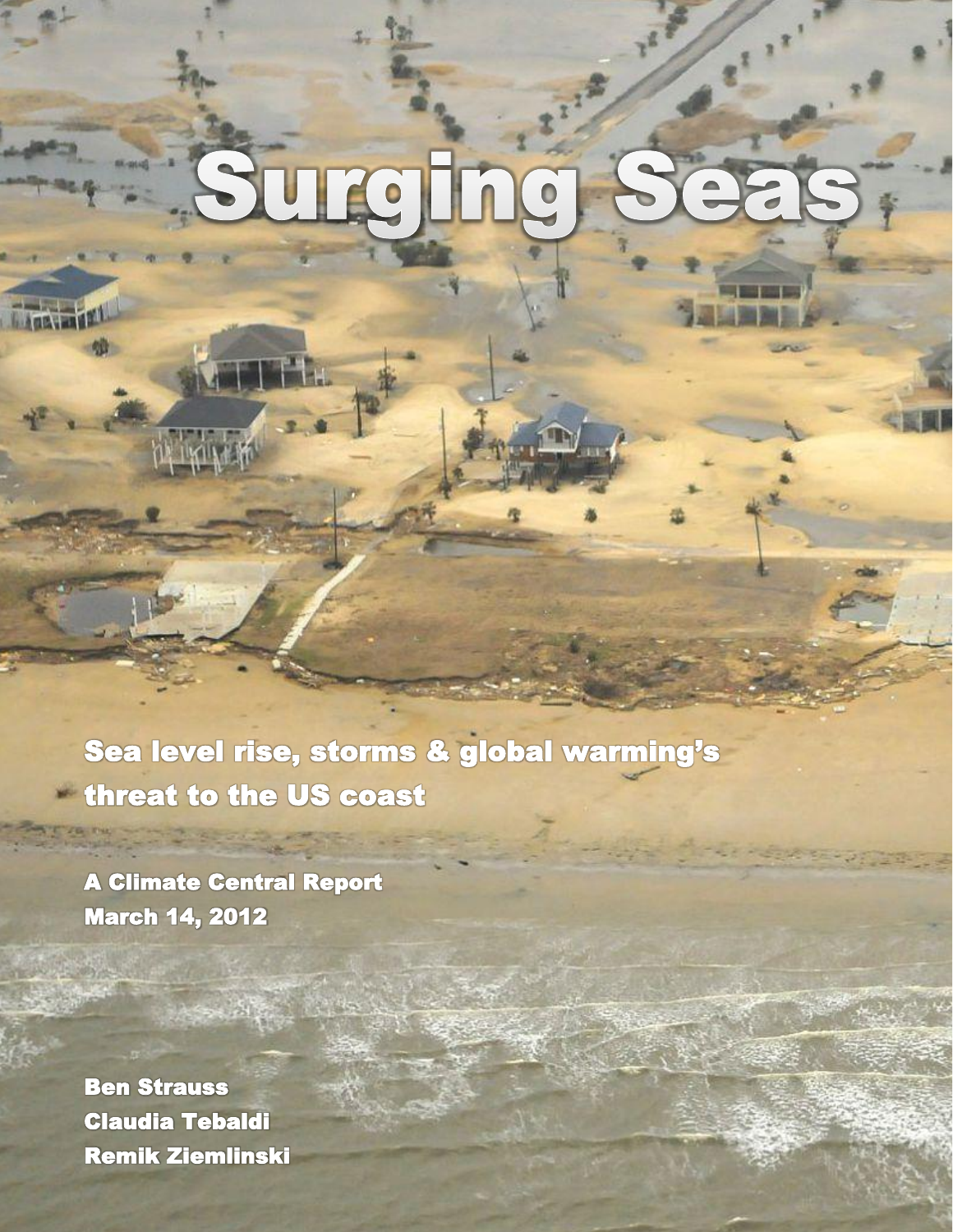# **Executive Summary**

Global warming has raised sea level about 8 inches since  $1880$ , and the rate of rise is accelerating. Scientists expect 20 to 80 more inches this century, a lot depending upon how much more heat-trapping pollution humanity puts into the sky. This study makes mid-range projections of 1-8 inches by 2030, and 4-19 inches by 2050, depending upon location across the contiguous 48 states.

Rising seas dramatically increase the odds of damaging floods from storm surges. For over two-thirds of the locations analyzed (and for 85% of sites outside the Gulf of Mexico), past and future global warming more than doubles the estimated odds of "century" or worse floods occurring within the next 18 years—meaning floods so high they would historically be expected just once per century. For over half the locations analyzed, warming at least triples the odds of century-plus floods over the same period. And for two-thirds the locations, sea level rise from warming has already more than doubled the odds of such a flood even this year.

These increases are likely to cause an enormous amount of damage. At three quarters of the 55 sites analyzed in this report, century levels are higher than 4 feet above the high tide line. Yet across the country, nearly 5 million people live in 2.6 million homes at *less* than 4 feet above high tide. In 285 cities and towns, more than half the population lives on land below this line, potential victims of increasingly likely climate-induced coastal flooding. 3.7 million live less than 1 meter above the tide.

About half of this exposed population, and eight of the top ten cities, are in the state of Florida. A preliminary independent analysis suggests about \$30 billion in taxable property is vulnerable below the *three*-foot line in just three counties in southeast Florida, not including the county with the most homes at risk in the state and the nation, Miami-Dade. Small pockets or wide areas of vulnerability, however, exist in almost every other coastal state.

The population and homes exposed are just part of the story. Flooding to four feet would reach higher than a huge amount of dry land, covering some 3.0 million acres of roads, bridges, commercial buildings, military bases, agricultural lands, toxic waste dumps, schools, hospitals, and more. Coastal flooding made worse by global warming and rising seas promises to cause many billions of dollars of damage over the coming decades.

This report and its associated materials, based on two just-published peer-reviewed studies, is the first major national analysis of sea level rise in 20 years, and the first one ever to include:

- Estimates of land, population and housing at risk;
- Evaluations of every low-lying coastal town, city, county and state in the contiguous US;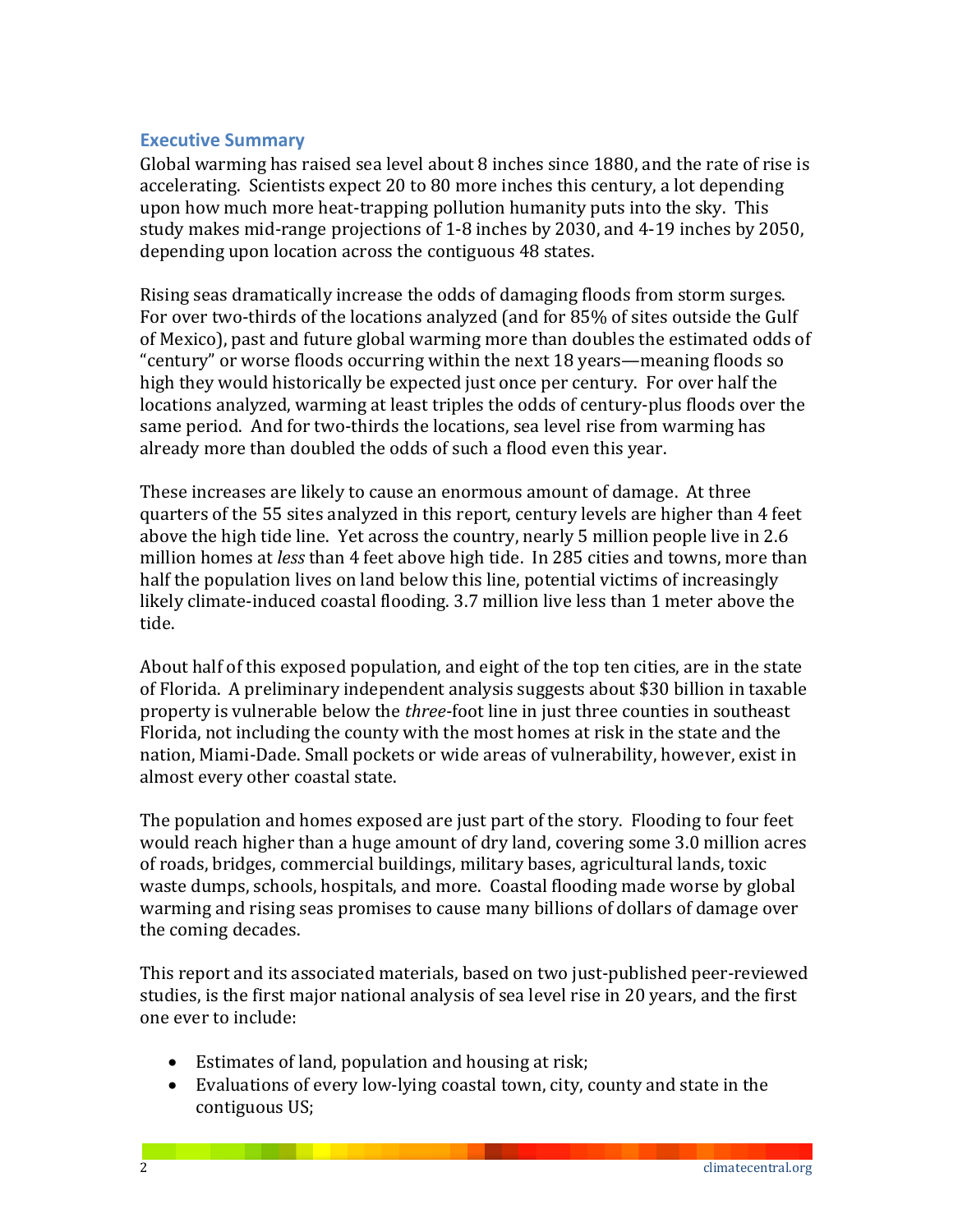- Localized timelines of storm surge threats integrating local sea level rise projections; and
- A freely available interactive map and data to download online (see [SurgingSeas.org\)](http://surgingseas.org/).

Summaries of these findings at a state-by-state level are available in fact sheets at [SurgingSeas.org/factsheets.](http://surgingseas.org/factsheets) The original peer-reviewed studies can be found via [SurgingSeas.org/papers.](http://surgingseas.org/papers) All findings reflect best estimates from the research; actual values may vary.

This report focuses on new research and analysis, not recommendations; but it is clear from the findings here that in order to avoid the worst impacts, the United States must work to slow sea level rise by reducing emissions of heat-trapping gases, and work to diminish the remaining danger by preparing for higher seas in coastal cities and counties everywhere. SurgingSeas.org/plans lists a selection of existing resources, plans and efforts to prepare, from local to national levels.

# **Sea** level rising

#### **Background**

Global average sea level has increased over  $8$  inches since  $1880$ ,<sup>1</sup> and global warming has caused the great majority, if not all, of that rise.<sup>2</sup> Warming has acted in two main ways: by heating up and thus expanding the global ocean; and by attacking glaciers and polar ice sheets, pouring meltwater and icebergs into the sea.<sup>3</sup> The planet has heated by more than one degree Fahrenheit over the last century, rising faster as we have burned coal, oil and gas faster, and so sent ever more heattrapping gases into the air.<sup>4</sup> Scientists overwhelmingly agree that these building gases are responsible for most of the warming observed thus far.<sup>5</sup>

Warming and sea level rise<sup>6</sup> are both accelerating, as is the rate of decay of ice sheets on Greenland and Antarctica.<sup>7</sup> Loss of ice from these sources has the potential to raise sea level by many tens of feet over centuries. In the warm period before the last Ice Age – when the planet was as warm as we expect it to become by 2100 or sooner, at least without deep and immediate cuts to pollution - global sea level very likely reached over 20 feet higher than it is today, $8$  an eventual sea level we could be *committing* to within decades<sup>9</sup> if not already.<sup>10</sup> That rise would be enough to drown many major coastal metropolises.

#### **Projections**

This century, scientists expect about 20 to 80 more inches of global sea level rise, depending significantly on how much more heat-trapping pollution humankind puts into the sky.<sup>11</sup> The amount also depends on just how strongly pollution translates into warming, and just how strongly warming translates into sea rise. The analysis presented in this report, based on a paper by Tebaldi and others,<sup>12</sup> takes a wide range of possibilities into account. It also factors in the gradual sinking or rising of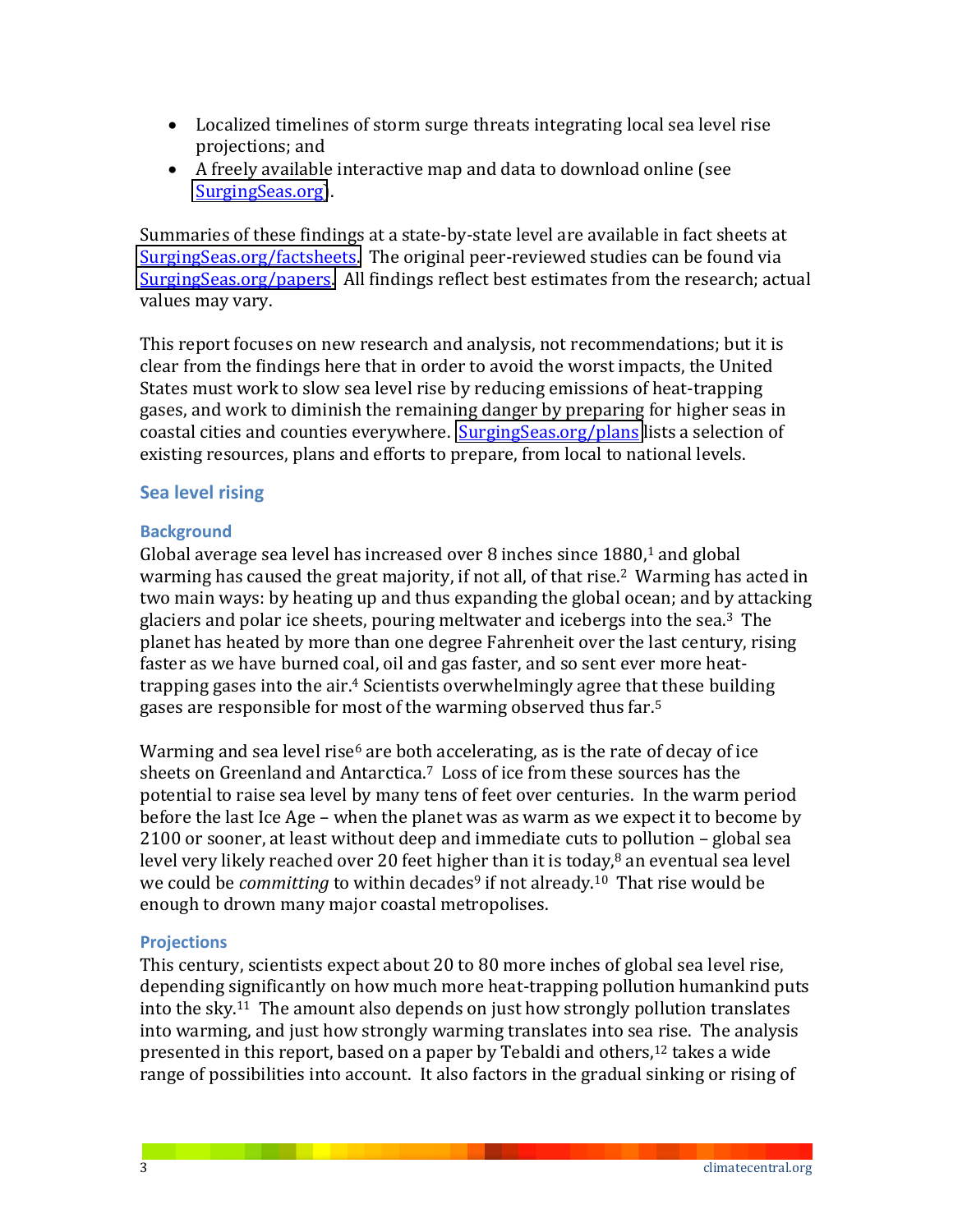coastal land around much of the U.S., which leads to faster or slower rates of local sea level rise, compared to global rates.

This study's middle-of-the-road projections for 2030 range from one inch of local sea level rise in the northwest corner of Washington State, where the land is slowly rising, to 8 inches near New Orleans, where it is sinking. By 2050, these projections increase to 4 and 19 inches, respectively. Best- and worst-case projections range from lower to considerably higher values. Table 1 shows findings for all 55 locations studied, plus regional and national summaries.

# **Storm surge: The risk multiplier**

Rising seas dramatically increase the odds of damaging floods from storm surges. For over two-thirds of the 55 locations analyzed (and for 85% of sites outside the Gulf of Mexico), past and future global warming more than doubles the estimated odds of "century" (or worse) floods occurring by 2030—meaning floods so high they would historically be seen with only a one percent (or less) chance per year. For over half the locations analyzed, warming at least triples the odds of century-plus floods. Figure 1 illustrates these changes around the nation, and Table 2 shows results at all flood study sites. Additionally, for two-thirds of the locations, sea level rise from warming has *already* at least doubled the annual risk of century-plus floods (see Table 2 and footnote 18). These calculations all incorporate the assumption that 90% of historic sea level rise has stemmed from warming.

The increases in odds come despite the fact that sea level rise from warming, over the next two decades and over the last century, is better measured in inches than in feet. In many places, only inches separate the once-a-decade flood from the once-acentury one; and separate the water level communities have prepared for, from the one no one has seen. Critically, a small change can make a big difference, like the last inch of water that overflows a tub. Sea level rise is raising the launch pad for storms and high tides, and being experienced by the ever-more frequent occurrence of extreme high water levels during these events - long before the ocean reaches damaging heights permanently.

Flood waters will reach different levels in different places on different schedules. Part of these differences will come from uneven local rates of sea level rise, part will come from chance, and part will come from how big local storm surges tend to be, which can vary a lot. Mostly because of this last factor, expected heights above high tide are generally about a foot higher than the national average in the Gulf of Mexico, and a foot lower than average in southern California and the southern Atlantic coast. But lower heights do not necessarily imply lower risk. For example, two feet of sea level rise should make an enormous difference in places where two-foot surges are rare extremes, and relatively less in places where ten-foot surges are sometimes seen.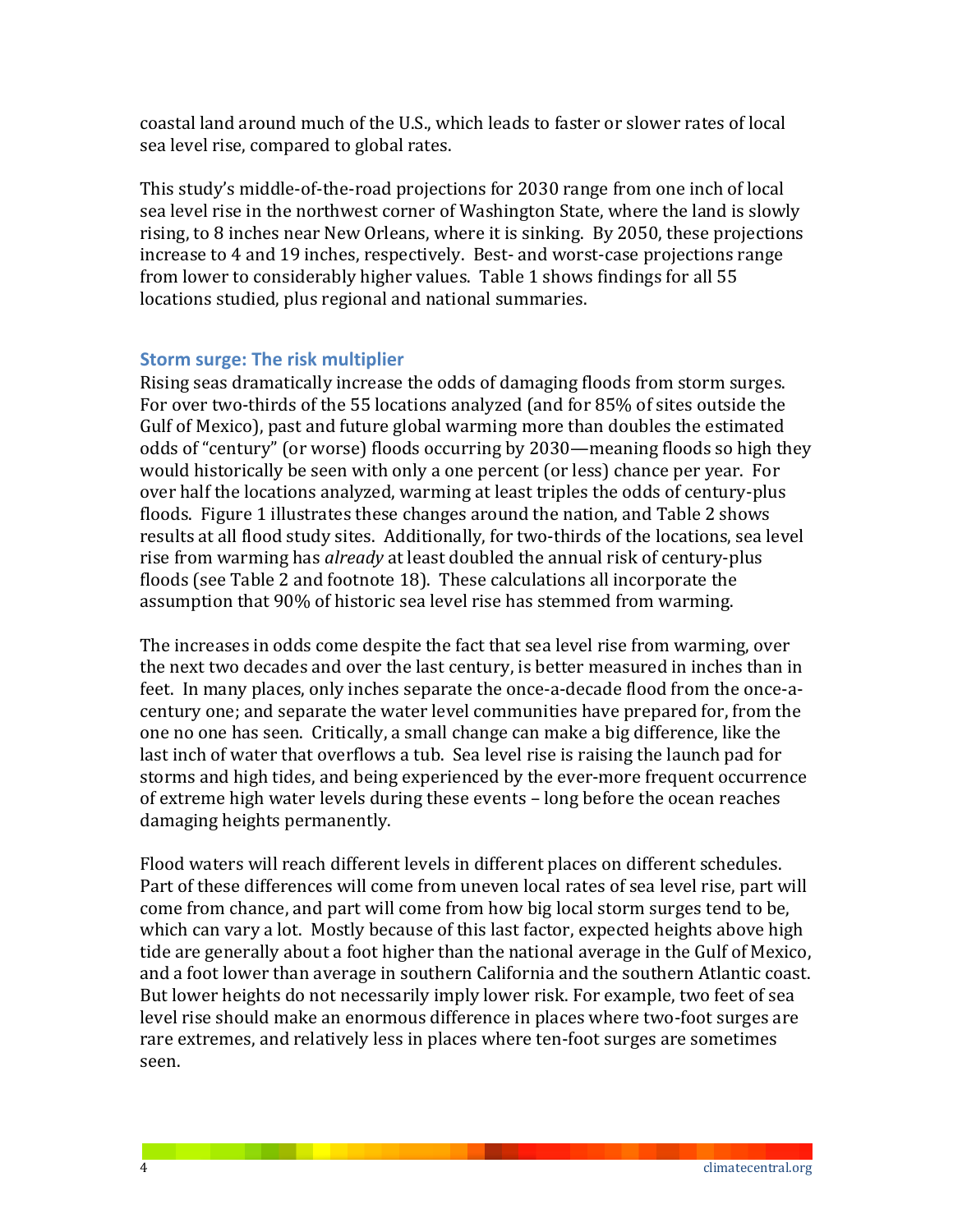This study found that at over half the sites examined, there is a one-in-two or better chance of water reaching at least 4 feet higher than the average local high tide by 2030, at least once. 85 percent of stations have at least one-in-six odds. By 2050, many locations should experience 5-foot or higher floods, with at least one-in-two odds at nearly half of stations, and at least one-in-six odds at nearly two-thirds. In all cases, sea level rise caused by global warming increases the odds, usually doubling or tripling them or more. Table 2 provides details for each site studied.

## **U.S. vulnerability**

Floods exceeding these levels are likely to cause an enormous amount of damage. Across the country, nearly 5 million people live in 2.6 million homes on land less than 4 feet above high tide. In 285 cities and towns, more than half the population lives below this line, potential victims of increasingly likely climate-induced coastal flooding. And nationwide, over 6 million people live on land less than 5 feet above average high tide. Based on a paper by Strauss and others,<sup>13</sup> this study estimated the land, housing and population less than 1-10 feet above local high tide levels, for every coastal town, city, county and state in the contiguous 48 states. [SurgingSeas.org](http://surgingseas.org/) presents full results in a searchable, interactive map and in tables. 3.7 million live on land less than 1 meter above the local high tide.

About half of the exposed population under 4 feet, and eight of the top ten cities, are in the state of Florida. A preliminary independent analysis suggests about  $$30$ billion in taxable property lies below the *three*-foot line in just three counties in southeast Florida, not including the county with the most homes at risk in the state and the nation, Miami-Dade.<sup>14</sup>

Small pockets or wide areas of vulnerability, however, exist in almost every other coastal state, as Figure 2 makes clear. Table 3 shows the top ten states, counties and cities by total population living less than 4 feet above local high tide. State fact sheets at SurgingSeas.org/factsheets provide more summary information at a state level. The map at **SurgingSeas.org** links each city displayed with the nearest flood analysis site used in this study, as an indicator for when and with what chances a given water height might be achieved in the area. Actual odds may vary over even small distances.

The population and homes exposed are just part of the story. Flooding to four feet would reach higher than a huge amount of dry land, covering some 3 million acres of roads, bridges, commercial buildings, military bases, agricultural lands, toxic waste dumps, schools, hospitals, and more. Coastal flooding made worse by global warming and rising seas promises to cause many billions of dollars of damage over the coming decades. This report focuses on population, housing and land, but future analyses will address infrastructure, landmarks, and property threatened.

A number of state and local governments are beginning to plan or even take action against the challenge of sea level rise. SurgingSeas.org/plans presents a list and further resources.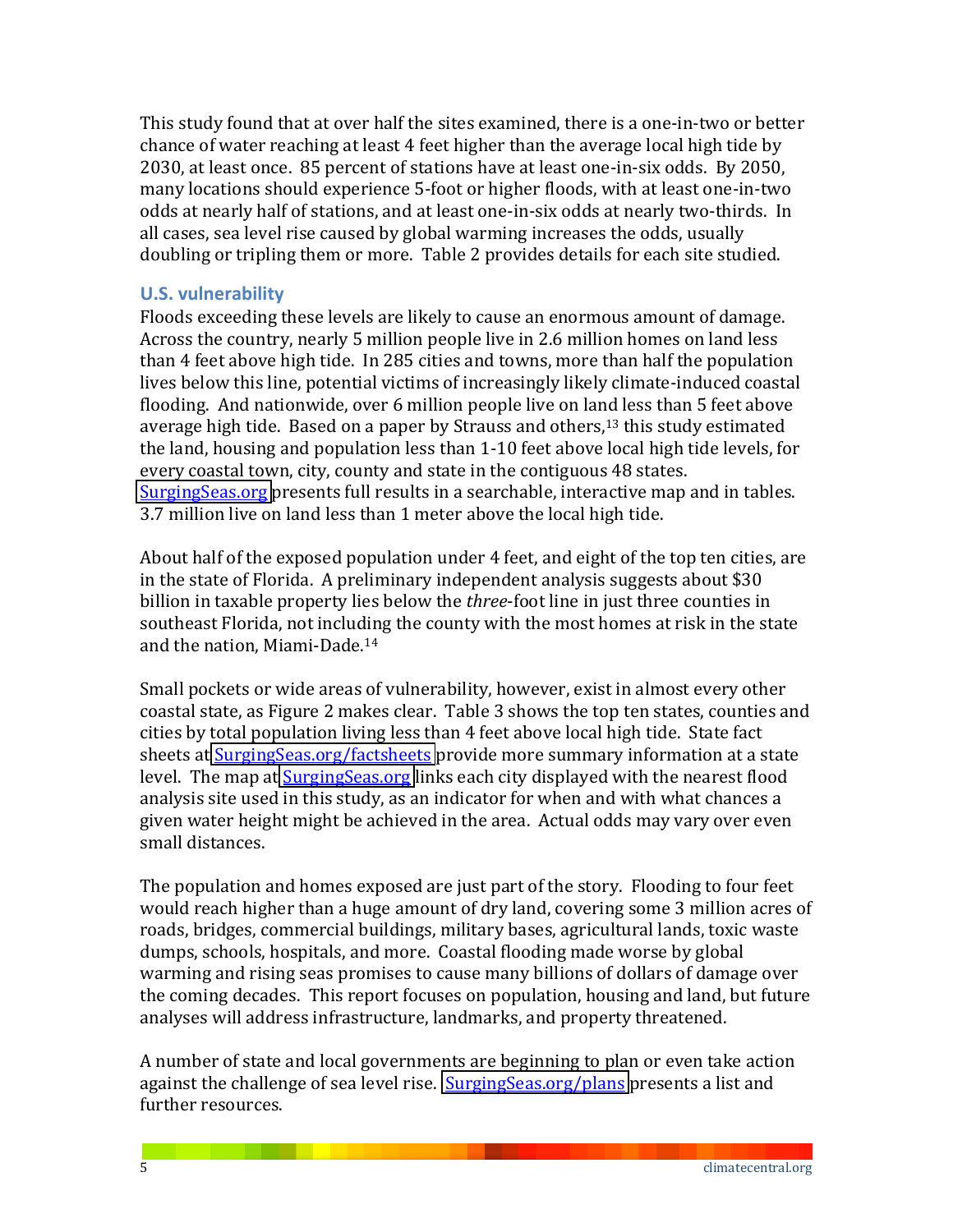#### **Research methods**

To make maps of low and vulnerable coastal land, this study used the highestresolution nationwide coastal elevation data publicly available, from the National Elevation Dataset (US Geological Survey; cells ca. 30 feet on a side). We adjusted elevations to indicate heights compared to the nearest average high tide levels, because these can vary by several feet from place to place. Tidal information came from VDatum, a tool created by the National Oceanic and Atmospheric Administration. We then removed from consideration all wetland area as defined by the National Wetlands Inventory, and overlaid the remaining map elevation zones against high-resolution data from the 2010 Census to extract population and housing estimates. SurgingSeas.org/LandAnalysis provides more detail.

To analyze future high water levels from sea level rise plus storm surge and tides, we studied 55 water level gauges around the US. We combined local factors, such as sinking land, and global future sea level rise estimates, to make local sea level rise projections at each site. We then used historic patterns of local extreme water levels to forecast future probabilities of extremes assuming the same patterns continue, but augmented by the projected local sea level rise. Our analysis also included developing confidence intervals around best estimates. [SurgingSeas.org/FloodAnalysis](http://surgingseas.org/FloodAnalysis) provides more detail.

To estimate how global warming shifts the odds of high storm surges, we computed extreme event probabilities in a hypothetical world with no warming-induced sea level rise, past or future, and then compared the results with our first calculations including warming. We retained local sea level change from vertical land movement in the no-warming scenario. Based on a review of scientific literature, we assumed that 10% of the global average sea level rise observed since 1880 came from factors other than warming, and so also retained this  $10\%$  of global rise in the no-warming scenario.

For more detail, visit SurgingSeas.org/research, which includes links to fuller descriptions of our methods, and the two core scientific papers upon which this report is based:

Tebaldi C, Strauss B H and Zervas C E 2012. Modelling sea level rise impacts on storm surges along US coasts. *Environmental Research Letters.* 

Strauss B H, Ziemlinski R, Weiss J L, and Overpeck J T 2012. Tidally adjusted estimates of topographic vulnerability to sea level rise and flooding for the contiguous United States. Environmental Research Letters.

## **Limitations**

The results presented here should be interpreted with certain limits in mind. One set of limits comes from the elevation data used. Like almost any dataset, it includes errors – so any point classified as below a given height, may in fact be above it; and any point classified as above a height, may be below it. These potential errors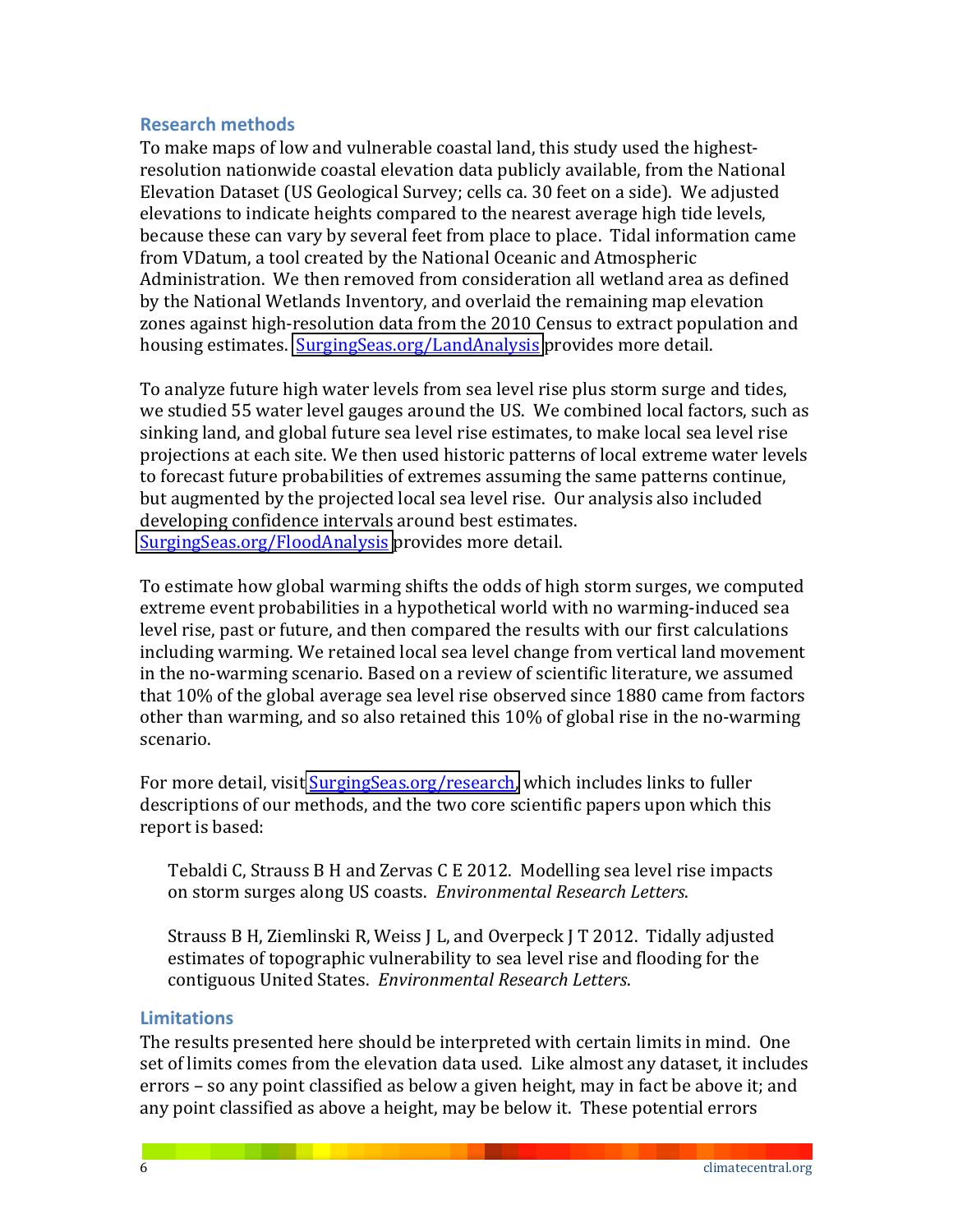should cancel out when evaluating the totals of what is affected over larger areas like towns, cities and counties. However, elevation error should be kept in mind when looking at any individual point on the map that accompanies this analysis [\(SurgingSeas.org/map\)](http://surgingseas.org/map).

Another issue from the elevation data concerns their horizontal resolution. Cells 30 feet on a side are too large to completely capture fine features like levees or seawalls, which may protect land even when it is below the water level, such as in the New Orleans area. Therefore, this analysis quantifies the land, housing and population *below* different threshold elevations - amounts not affected by built protection – but does not evaluate how much would be *inundated*, given each water level. Of course, many areas are not protected; protected areas are protected only to limited heights; and being below water level poses challenges for storm water drainage, increasing the risk of rain-driven flooding.

The analysis of flood odds and timing applies strictly only at the 55 water level gauge sites studied, and can only be considered general indicators for the surrounding areas. This is mainly because storm surge patterns can vary from place to place, even over short distances, due to geography and storm directions. Statistics among gauges sometimes correspond well over wide areas, suggesting wide applicability. But they also sometimes vary greatly over short distances, suggesting the opposite.

This report assumes that recent historic storm patterns do not change in the future. However, global warming may change the frequency or intensity of storms that affect coastal flooding. This analysis also leaves out projected changes in Atlantic circulation expected to add several extra inches of sea level rise along the Northeast Corridor by mid-century;<sup>15</sup> and projected changes in the "gravity fingerprint" of global oceans,<sup>16</sup> which may partly counteract the first change.<sup>17</sup>

Most broadly, this report presents our best estimates for the quantities analyzed, given the underlying data and our assumptions. True values are likely to fall above or below our estimates.

#### **Licensing**

Excepting the stand-alone cover image, you may republish this document and/or its tables and graphics online, in their original form, provided you cite Climate Central and provide a link to sealevel.climatecentral.org. You must seek prior permission for print republication. You may also not sell or edit our content without permission. Contact us with questions or for permissions at [republish@climatecentral.org.](mailto:republish@climatecentral.org) For more detailed information on our policy, see http://www.climatecentral.org/about/republish-our-content.

#### **About Climate Central**

Climate Central is an independent, non-profit journalism and research organization. For more information, visit *climatecentral.org/about.*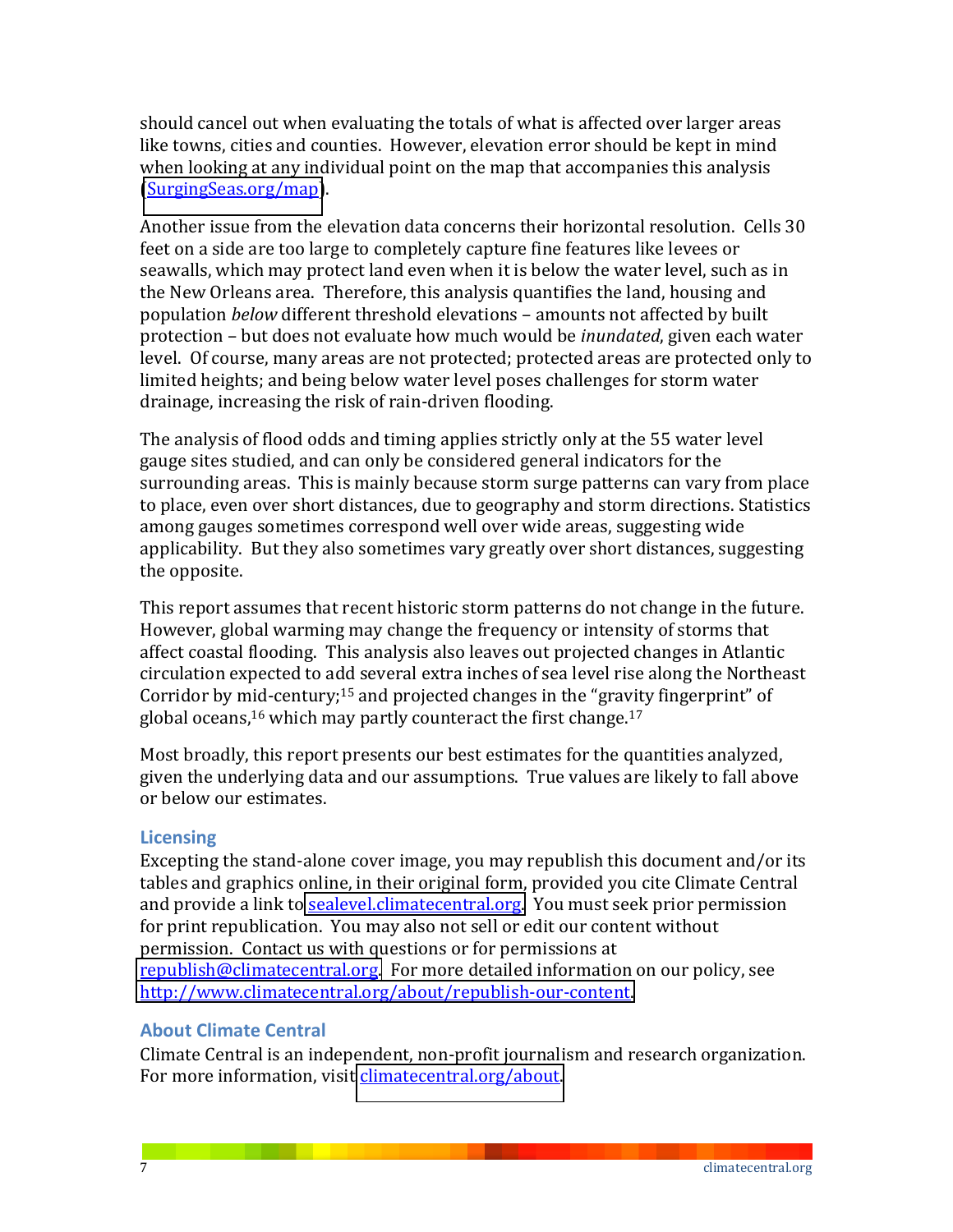|                                                                |                 | Projected sea level rise (inches) |                      |                |                       |
|----------------------------------------------------------------|-----------------|-----------------------------------|----------------------|----------------|-----------------------|
|                                                                |                 | By 2030                           |                      | By 2050        |                       |
|                                                                |                 | <b>Best</b>                       | 90%                  | <b>Best</b>    | 90%                   |
| <b>NOAA water level station</b>                                | <b>State</b>    | estimate                          | range                | estimate       | range                 |
| National average                                               |                 | 5                                 | $2 - 9$              | 12             | $6 - 22$              |
| Atlantic average                                               |                 | 6                                 | $2 - 10$             | 13             | $6 - 23$              |
| Gulf average                                                   |                 | 6<br>4                            | $3 - 9$<br>$0 - 8$   | 13<br>9        | $8 - 23$              |
| Pacific average<br>Eastport - Passamaquoddy Bay                | ME              | 4                                 | $1 - 8$              | 9              | $2 - 20$<br>$2 - 20$  |
| Portland - Casco Bay                                           | <b>ME</b>       | 4                                 | $1 - 8$              | 10             | $3 - 20$              |
| Boston - Boston Harbor                                         | MA              | 5                                 | $2 - 9$              | 12             | $5 - 22$              |
| Woods Hole - Buzzards Bay                                      | MA              | 5                                 | $2 - 9$              | 12             | $5 - 22$              |
| Nantucket Island, Nantucket Sound                              | MA              | 5                                 | $2 - 10$             | 13             | $6 - 23$              |
| Newport - Narragansett Bay                                     | <b>RI</b>       | 5                                 | $2 - 9$              | 12             | $5 - 22$              |
| Providence - Providence River                                  | RI              | 5                                 | $2 - 9$              | 11             | $4 - 22$              |
| New London - Thames River                                      | <b>CT</b>       | 5                                 | $2 - 9$              | 12             | $5 - 22$              |
| Bridgeport - Bridgeport Harbor                                 | СT              | 5                                 | $2 - 9$              | 12             | $5 - 22$              |
| Montauk - Fort Pond Bay<br>The Battery - New York Harbor       | NY<br><b>NY</b> | 6<br>5                            | $2 - 10$<br>$2 - 9$  | 13<br>13       | $6 - 23$<br>$6 - 23$  |
| Atlantic City - Atlantic Ocean                                 | NJ              | $\overline{7}$                    | $4 - 11$             | 15             | $8 - 25$              |
| Cape May - Cape May Canal                                      | NJ              | 6                                 | $3 - 10$             | 15             | $8 - 25$              |
| Reedy Point - C&D Canal                                        | DE              | 6                                 | $3 - 10$             | 14             | $7 - 24$              |
| Lewes - Ft. Miles                                              | DE              | 6                                 | $3 - 10$             | 13             | $6 - 24$              |
| Cambridge, Choptank River                                      | <b>MD</b>       | 6                                 | $2 - 10$             | 13             | $6 - 23$              |
| <b>Baltimore - Fort McHenry</b>                                | <b>MD</b>       | 5                                 | $2 - 10$             | 13             | $6 - 23$              |
| U.S. Naval Academy - Severn R.                                 | <b>MD</b>       | 6                                 | $2 - 10$             | 13             | $6 - 23$              |
| Solomons Island - Patuxent River                               | <b>MD</b>       | 6                                 | $3 - 10$             | 14             | $7 - 25$              |
| Washington - Potomac River                                     | DC              | 6                                 | $2 - 10$             | 13             | $6 - 23$              |
| Kiptopeke - Chesapeake Bay                                     | VA              | 6                                 | $3 - 10$             | 14             | $7 - 24$              |
| Lewisetta - Potomac River                                      | VA              | 7<br>$\overline{7}$               | $4 - 11$             | 16             | $9 - 26$              |
| Sewells Point - Hampton Roads<br>Chesapeake Bay Bridge Tunnel  | VA<br>VA        | 8                                 | $4 - 11$<br>$5 - 12$ | 16<br>17       | $9 - 26$<br>$10 - 28$ |
| Beaufort, Duke Marine Lab                                      | <b>NC</b>       | 6                                 | $2 - 10$             | 13             | $6 - 23$              |
| Wilmington - Cape Fear River                                   | NC              | 5                                 | $2 - 9$              | 11             | $4 - 22$              |
| Springmaid Pier - Atlantic Ocean                               | <b>SC</b>       | 6                                 | $3 - 10$             | 14             | $7 - 25$              |
| Charleston - Cooper River Entrance                             | <b>SC</b>       | 5                                 | $2 - 10$             | 13             | $6 - 23$              |
| Fort Pulaski - Savannah River                                  | GA              | 6                                 | $3 - 10$             | 13             | $6 - 24$              |
| Fernandina Beach - Amelia River                                | FL              | 5                                 | $2 - 9$              | 12             | $5 - 22$              |
| Vaca Key - Florida Bay                                         | FL              | 5                                 | $2 - 10$             | 13             | $6 - 23$              |
| <b>Key West</b>                                                | FL              | 5                                 | $2 - 9$              | 12             | $5 - 22$              |
| Naples - Gulf Of Mexico                                        | FL.             | 5<br>5                            | $1 - 9$              | 11             | $4 - 22$              |
| St. Petersburg, Tampa Bay<br>Clearwater Beach - Gulf Of Mexico | FL<br>FL        | 5                                 | $2 - 9$<br>$2 - 9$   | 12<br>12       | $5 - 23$<br>$5 - 22$  |
| Apalachicola - Apalachicola River                              | FL              | 4                                 | $1 - 8$              | 10             | $3 - 20$              |
| Pensacola - Pensacola Bay                                      | FL.             | 5                                 | $1 - 9$              | 11             | $4 - 21$              |
| Grand Isle, East Point                                         | LA              | 8                                 | $7 - 12$             | 19             | 14-27                 |
| Sabine Pass North                                              | TX              | 5                                 | $3 - 8$              | 11             | $7 - 20$              |
| Galveston Pier 21 - Galveston Channel                          | <b>TX</b>       | $\overline{7}$                    | $5 - 10$             | 16             | $12 - 24$             |
| Galveston Pleasure Pier - Gulf Of Mexico                       | TX              | 8                                 | $6 - 11$             | 18             | 14-26                 |
| Freeport, Dow Barge Canal                                      | TX              | 6                                 | 4-9                  | 14             | $9 - 22$              |
| Rockport - Aransas Bay                                         | TX              | 6                                 | $4 - 9$              | 14             | $10 - 22$             |
| Port Isabel - Laguna Madre                                     | TX              | 6                                 | $4 - 9$              | 13             | $9 - 21$              |
| La Jolla - Pacific Ocean                                       | CA              | 5<br>4                            | $2 - 9$              | 11             | $4 - 22$              |
| Los Angeles - Outer Harbor<br>Port San Luis - Pacific Ocean    | CA<br>CA        | 3                                 | $1 - 8$<br>$0 - 7$   | 10<br>9        | $3 - 20$<br>$2 - 19$  |
| Monterey - Monterey Harbor                                     | ${\sf CA}$      | 4                                 | $1 - 8$              | 10             | $3 - 20$              |
| San Francisco - San Francisco Bay                              | CA              | 4                                 | $1 - 9$              | 11             | $4 - 21$              |
| Charleston - Coos Bay                                          | OR              | 4                                 | $0 - 8$              | 9              | $2 - 20$              |
| South Beach - Yaquina River                                    | OR              | 5                                 | $2 - 9$              | 12             | $5 - 22$              |
| Astoria - Tongue Point                                         | OR              | 3                                 | $-1-7$               | $\overline{7}$ | $0 - 18$              |
| Toke Point - Willapa Bay                                       | WA              | 4                                 | $1 - 8$              | 10             | $3 - 20$              |
| Neah Bay - Strait of Juan De Fuca                              | <b>WA</b>       | $\mathbf{1}$                      | $-2-5$               | $\overline{4}$ | $-3-15$               |
| Seattle - Puget Sound                                          | WA              | 4                                 | $1 - 9$              | 11             | $4 - 21$              |

# Table 1. Projected sea level rise with 90% confidence intervals.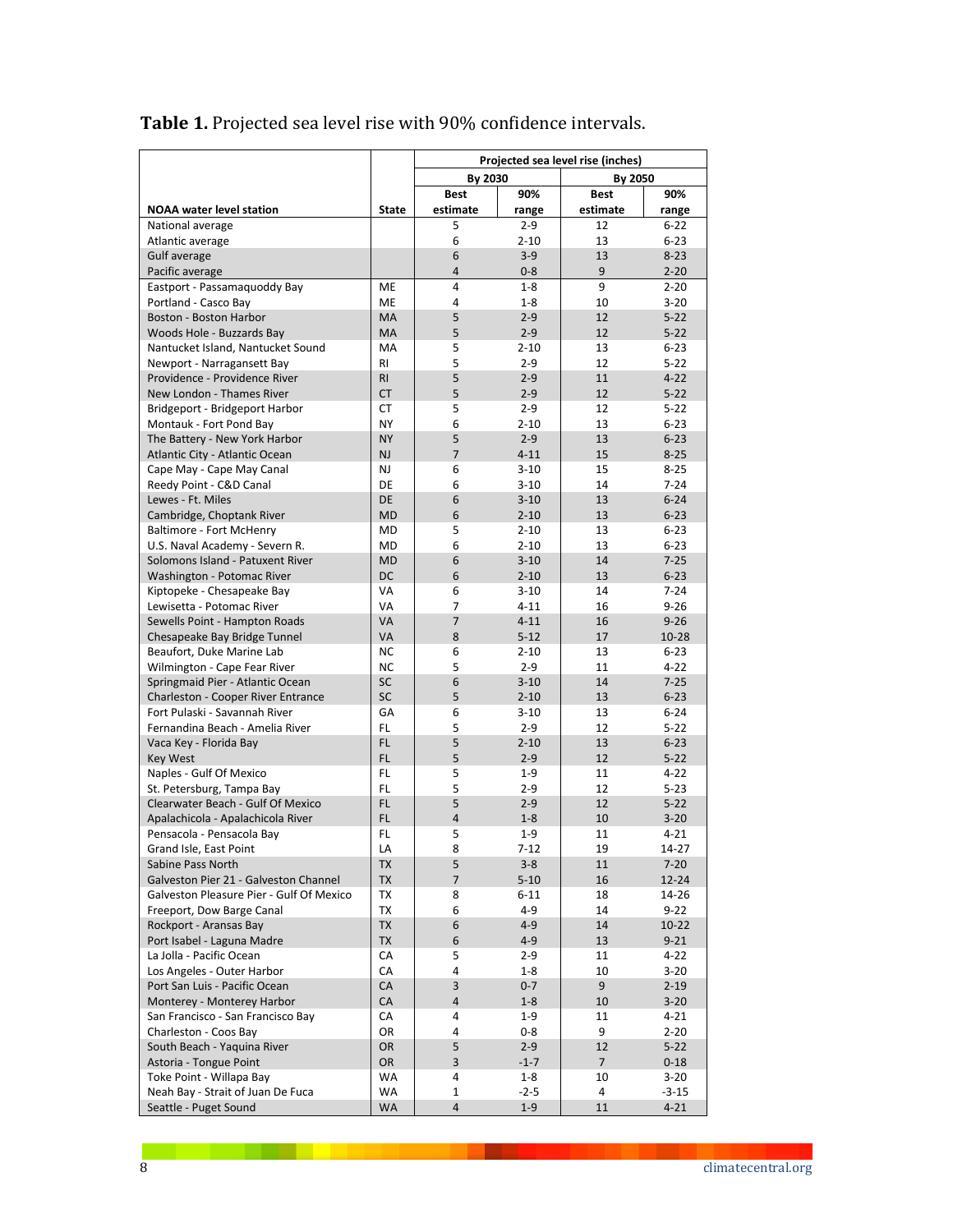Table 2. Increase in flood odds driven by sea level rise from global warming.<sup>18</sup>

|                                                                            |                        |            | Historic "century" floods |                   | Floods to 4 feet |                   | <b>Floods to 5 feet</b> |                      |
|----------------------------------------------------------------------------|------------------------|------------|---------------------------|-------------------|------------------|-------------------|-------------------------|----------------------|
|                                                                            |                        |            | Projected                 | Global            | Projected        | Global            | Projected               | Global               |
|                                                                            |                        | Height     | Odds by                   | Warming           | Odds by          | Warming           | Odds by                 | Warming              |
| <b>NOAA</b> water level station                                            | <b>State</b>           | (feet)     | 2030                      | <b>Multiplier</b> | 2030             | <b>Multiplier</b> | 2050                    | <b>Multiplier</b>    |
| Median, all listed stations                                                |                        | 4.7        | 25%                       | >3                | 55%              | 1.9               | 41%                     | 2.8                  |
| Median, listed Atlantic stations                                           |                        | 4.7        | 27%                       | >3                | 43%              | 2.1               | 39%                     | 2.9                  |
| Median, listed Gulf stations                                               |                        | 6.6        | 20%                       | 1.4               | 68%              | 1.4               | 71%                     | 1.4                  |
| Median, listed Pacific stations                                            |                        | 4.1        | 39%                       | >3                | 66%              | >3                | 11%                     | >3                   |
| Eastport - Passamaguoddy Bay                                               | ME                     | 5.4<br>4.0 | 28%                       | >3<br>>3          | 100%<br>24%      | 1.2<br>>3         | 98%<br>2%               | >3<br>>3             |
| Portland - Casco Bay<br>Boston - Boston Harbor                             | ME<br>MA               | 5.6        | 36%<br>23%                | 2.5               | 90%              | $1.7$             | 76%                     | 2.5                  |
| Woods Hole - Buzzards Bay                                                  | MA                     | 4.8        | 25%                       | >3                | 55%              | 2.4               | 41%                     | >3                   |
| Nantucket Island, Nantucket Sound                                          | MA                     | 4.4        | 28%                       | >3                | 37%              | 2.9               | 24%                     | >3                   |
| Newport - Narragansett Bay                                                 | RI                     | 4.7        | 24%                       | 2.7               | 47%              | 2.3               | 37%                     | 2.9                  |
| Providence - Providence River                                              | <b>RI</b>              | 8.5        | 20%                       | 1.3               | 93%              | 1.2               | 94%                     | 1.2                  |
| New London - Thames River                                                  | <b>CT</b>              | 4.1        | 37%                       | >3                | 35%              | >3                | 10%                     | >3                   |
| Bridgeport - Bridgeport Harbor                                             | СT                     | 5.6        | 23%                       | 2.6               | 86%              | 1.7               | 75%                     | 2.4                  |
| Montauk - Fort Pond Bay                                                    | <b>NY</b>              | 4.2        | 36%                       | >3                | 39%              | >3                | 16%                     | >3                   |
| The Battery - New York Harbor                                              | <b>NY</b>              | 5.2        | 26%                       | >3                | 81%              | $\overline{2}$    | 65%                     | >3                   |
| Atlantic City - Atlantic Ocean                                             | NJ                     | 5.2        | 30%                       | >3                | 87%              | 1.8               | 74%                     | >3                   |
| Cape May - Cape May Canal                                                  | NJ                     | 4.7        | 32%                       | >3                | 65%              | 2.7               | 45%                     | >3                   |
| Reedy Point - C&D Canal                                                    | DE                     | 3.9        | 33%                       | >3                | 18%              | >3                | 11%                     | >3                   |
| Lewes - Ft. Miles                                                          | DE                     | 5.4        | 28%                       | >3                | 92%              | 1.7               | 78%                     | >3                   |
| Cambridge, Choptank River                                                  | <b>MD</b>              | 4.1        | 27%                       | >3                | 23%              | 2.4               | 19%                     | 2.9                  |
| Baltimore - Fort McHenry                                                   | <b>MD</b>              | 5.7        | 22%                       | 1.8               | 66%              | 1.7               | 63%                     | 1.8                  |
| U.S. Naval Academy - Severn R.                                             | <b>MD</b>              | 5.3        | 22%                       | 1.9               | 53%              | 1.7               | 51%                     | 1.9                  |
| Solomons Island - Patuxent River                                           | <b>MD</b>              | 4.4        | 24%                       | 2.1               | 28%              | 1.8               | 28%                     | $\overline{2}$       |
| Washington - Potomac River                                                 | DC                     | 10.1       | 19%                       | 1.2               | 95%              | 1.2               | 97%                     | 1.1                  |
| Kiptopeke - Chesapeake Bay                                                 | VA                     | 3.9        | 42%                       | >3                | 19%              | >3                | 6%                      | >3                   |
| Lewisetta - Potomac River                                                  | VA                     | 4.2        | 29%                       | 2.9               | 25%              | 2.1               | 23%                     | 2.7                  |
| Sewells Point - Hampton Roads                                              | VA                     | 5.4        | 29%                       | >3                | 89%              | 1.6               | 81%                     | 2.6                  |
| Chesapeake Bay Bridge Tunnel                                               | VA                     | 4.8        | 45%                       | >3                | 79%              | 2.4               | 61%                     | >3                   |
| Beaufort, Duke Marine Lab                                                  | NC                     | 4.9        | 22%                       | 1.8               | 39%              | 1.7               | 40%                     | 1.8                  |
| Wilmington - Cape Fear River                                               | <b>NC</b>              | 4.0        | 24%                       | 2.6               | 19%              | 2.2               | 17%                     | 2.5                  |
| Springmaid Pier - Atlantic Ocean                                           | <b>SC</b><br><b>SC</b> | 4.1<br>5.1 | 36%<br>22%                | >3<br>1.9         | 25%<br>50%       | >3<br>1.8         | 14%<br>46%              | >3<br>$\overline{2}$ |
| <b>Charleston - Cooper River Entrance</b><br>Fort Pulaski - Savannah River | GA                     | 3.3        | 83%                       | >3                | 0%               | >3                | 0%                      | n/a                  |
| Fernandina Beach - Amelia River                                            | FL                     | 3.3        | 55%                       | >3                | 1%               | >3                | 0%                      | >3                   |
| Vaca Key - Florida Bay                                                     | FL.                    | 3.0        | 25%                       | 2.6               | 7%               | 1.7               | 8%                      | 1.9                  |
| <b>Key West</b>                                                            | FL                     | 3.1        | 24%                       | 2.4               | 8%               | 1.7               | 9%                      | 1.7                  |
| Naples - Gulf Of Mexico                                                    | FL                     | 3.9        | 25%                       | >3                | 19%              | 2.9               | 12%                     | >3                   |
| St. Petersburg, Tampa Bay                                                  | FL                     | 6.5        | 20%                       | 1.5               | 69%              | 1.5               | 71%                     | 1.5                  |
| Clearwater Beach - Gulf Of Mexico                                          | FL                     | 6.6        | 20%                       | 1.4               | 67%              | 1.4               | 71%                     | 1.5                  |
| Apalachicola - Apalachicola River                                          | FL                     | 15.0       | 19%                       | 1.1               | 95%              | $1.1\,$           | 98%                     | 1.1                  |
| Pensacola - Pensacola Bay                                                  | FL                     | 14.0       | 19%                       | 1.1               | 85%              | 1.1               | 93%                     | 1.1                  |
| Grand Isle, East Point                                                     | LA                     | 9.2        | 20%                       | 1.2               | 78%              | 1.3               | 89%                     | 1.2                  |
| Sabine Pass North                                                          | <b>TX</b>              | 6.3        | 20%                       | 1.4               | 61%              | 1.5               | 65%                     | 1.5                  |
| Galveston Pier 21 - Galveston Channel                                      | <b>TX</b>              | 7.0        | 21%                       | 1.5               | 81%              | 1.3               | 86%                     | 1.4                  |
| Galveston Pleasure Pier - Gulf Of Mexico                                   | TX                     | 11.3       | 20%                       | 1.2               | 96%              | $1.1\,$           | 99%                     | 1.1                  |
| Freeport, Dow Barge Canal                                                  | TX                     | 5.2        | 23%                       | 2.1               | 62%              | 1.9               | 59%                     | 2.3                  |
| Rockport - Aransas Bay                                                     | <b>TX</b>              | 6.1        | 20%                       | 1.3               | 47%              | 1.5               | 56%                     | 1.4                  |
| Port Isabel - Laguna Madre                                                 | <b>TX</b>              | 5.9        | 20%                       | 1.4               | 45%              | $1.4$             | 53%                     | $1.5\,$              |
| La Jolla - Pacific Ocean                                                   | CA                     | 3.2        | 89%                       | >3                | 0%               | n/a               | 0%                      | n/a                  |
| Los Angeles - Outer Harbor                                                 | CA                     | 3.2        | 83%                       | >3                | 0%               | n/a               | 0%                      | n/a                  |
| Port San Luis - Pacific Ocean                                              | CA                     | 3.5        | 32%                       | >3                | 4%               | >3                | 0%                      | >3                   |
| Monterey - Monterey Harbor                                                 | CA                     | 3.4        | 39%                       | $>3$              | 2%               | >3                | 0%                      | >3                   |
| San Francisco - San Francisco Bay                                          | CA                     | 4.1        | 27%                       | >3                | 28%              | >3                | 14%                     | >3                   |
| Charleston - Coos Bay                                                      | OR                     | 4.4        | 38%                       | $>3$              | 85%              | $>3$              | 16%                     | >3                   |
| South Beach - Yaquina River<br>Astoria - Tongue Point                      | OR<br>OR               | 4.6<br>4.5 | 42%<br>43%                | $>3$<br>$>3$      | 94%<br>99%       | >3<br>>3          | 42%<br>11%              | $>3$<br>>3           |
| Toke Point - Willapa Bay                                                   | WA                     | 6.5        | 24%                       | >3                | 100%             | $\mathbf{1}$      | 100%                    | 1.2                  |
| Neah Bay - Strait of Juan De Fuca                                          | WA                     | 4.7        | 21%                       | >3                | 100%             | >3                | 28%                     | >3                   |
| Seattle - Puget Sound                                                      | WA                     | 4.1        | 65%                       | $>3$              | 66%              | $>3$              | 2%                      | $>3$                 |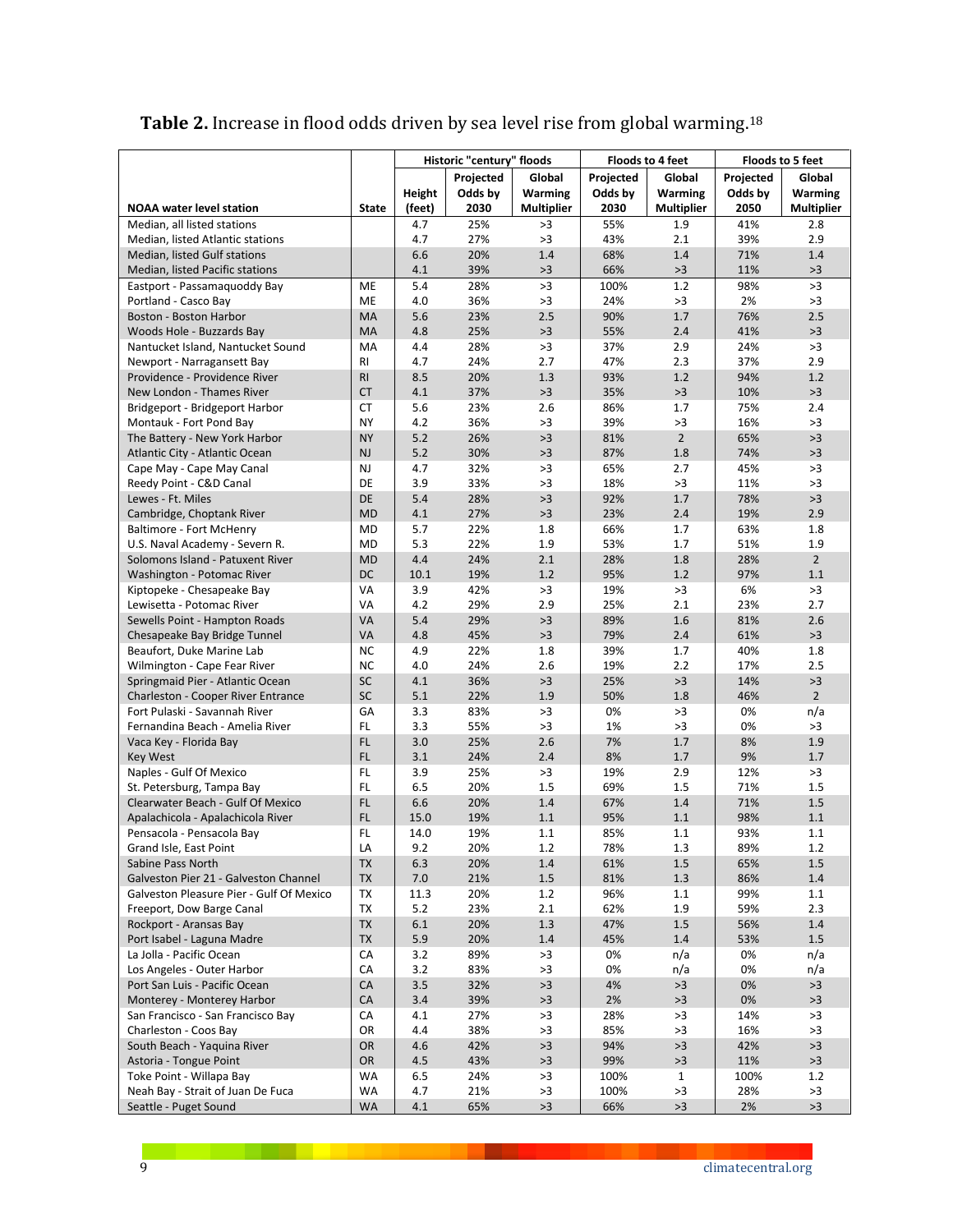| Rank | Top 10 States  | <b>Top 10 Counties</b> | <b>Top 10 Cities</b> |
|------|----------------|------------------------|----------------------|
| 1    | Florida        | Miami-Dade, FL         | New Orleans, LA*     |
| 2    | Louisiana*     | Broward, FL            | New York, NY         |
| 3    | California     | Jefferson, LA*         | Hialeah, FL          |
| 4    | New York       | Orleans, LA*           | Metairie, LA*        |
| 5    | New Jersey     | Lee, FL                | Pembroke Pines, FL   |
| 6    | Virginia       | Pinellas, FL           | Cape Coral, FL       |
| 7    | Texas          | Nassau, NY             | Miami Beach, FL      |
| 8    | North Carolina | San Mateo, CA          | Plantation, FL       |
| 9    | South Carolina | Collier, FL            | Miramar, FL          |
| 10   | Massachusetts  | Hillsborough, FL       | Fort Lauderdale, FL  |

Table 3. Top ten nationally-ranked states, counties and cities for largest total populations living on land less than four feet above local high tide.

\* includes significant populations on land already under the local high tide line, and protected by levees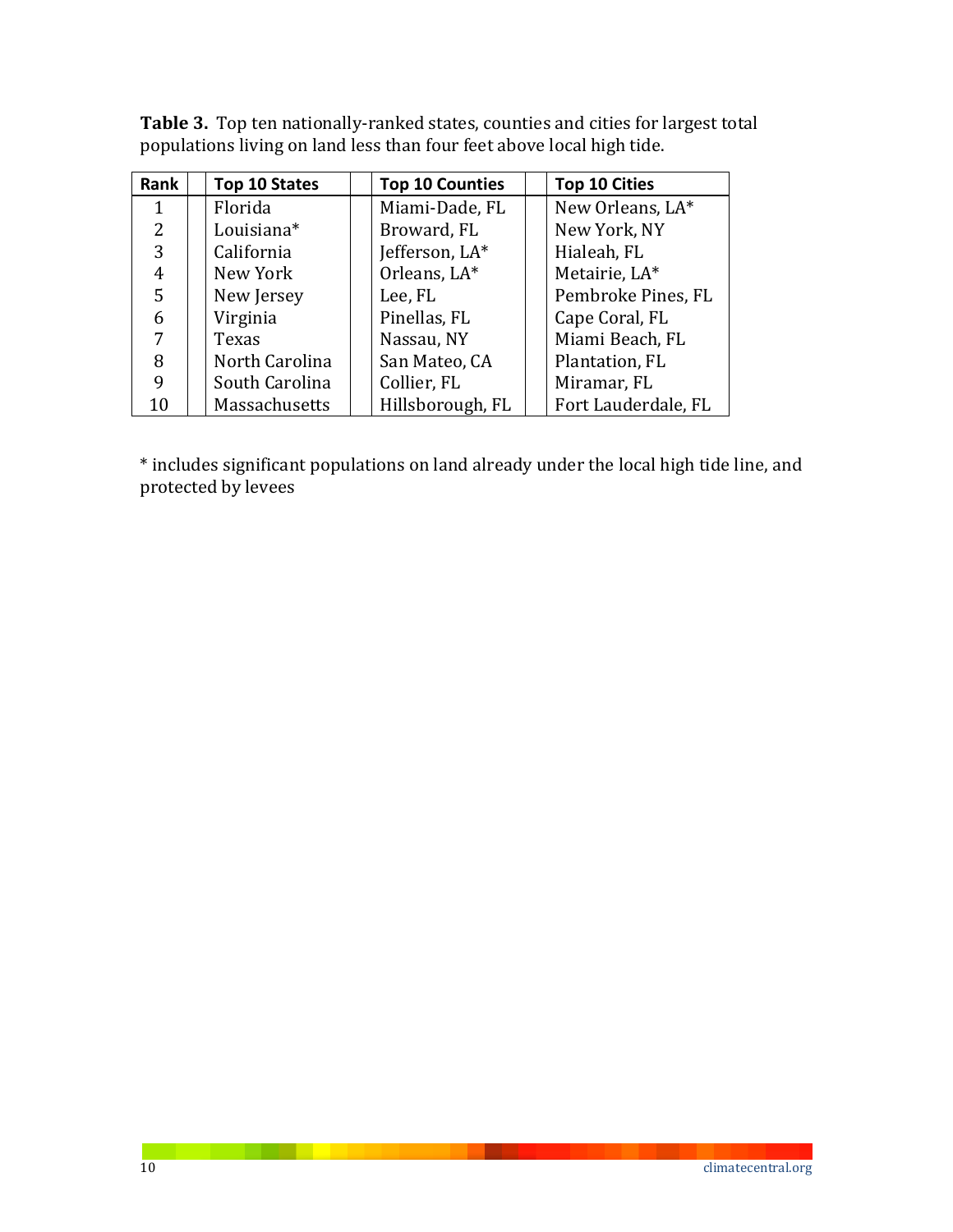Figure 1. Odds of century or worse floods by 2030, with and without sea level rise from global warming, at select sites. Table 2 provides detail for all sites studied.



Figure 2. City populations on land less than four feet above local high tide for 2,206 American cities. Nonlinear scale used.

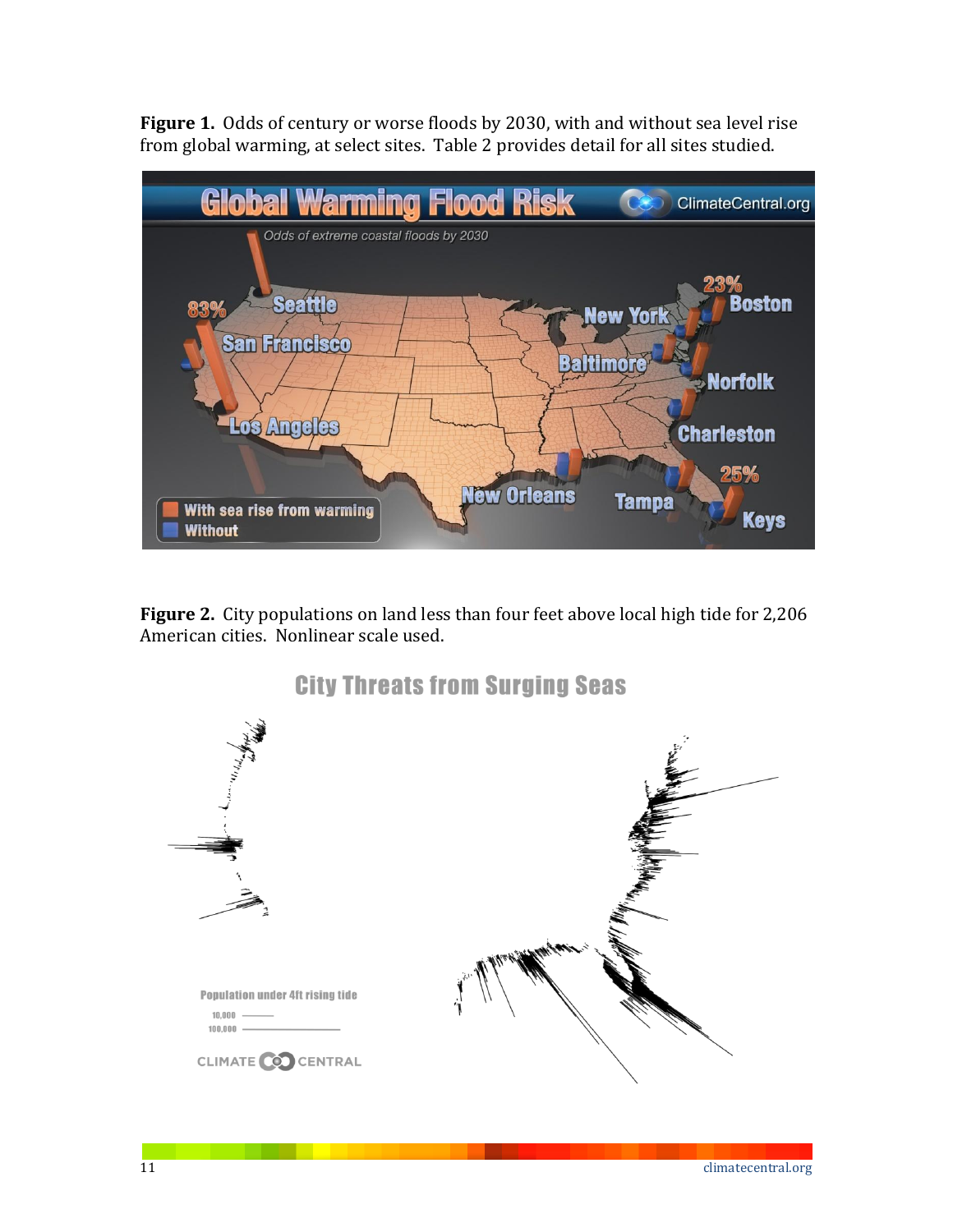#### **Notes**

!!!!!!!!!!!!!!!!!!!!!!!!!!!!!!!!!!!!!!!!!!!!!!!!!!!!!!!

<sup>1</sup> Church J A and White N J 2011. Sea-level rise from the late 19th to the early 21st century. *Surveys in Geophysics*

<sup>2</sup> Moore J C, Jevrejeva S and Grinsted A 2011. The historical global sea-level budget. *Annals of Glaciology.* Also Church J A, White N, Konikow L F, Domingues C M, Cogley J G, Rignot E, Gregory J M, van den Broeke M R, Monaghan A J, and Velicogna I 2011. Revisiting the Earth's sea-level and energy budgets from 1961 to 2008. *Geophysical Research Letters.* Also Shum C K and Kuo C-Y 2011. Observation and geophysical causes of present-day sea-level rise. In *Climate Change and Food Security in South Asia. R. Lal et al. eds.* 

<sup>3</sup> *Ibid.* Also Bindoff N L and others 2007. Observations: Oceanic climate change and sea level. In S Solomon and others, editors, Climate Change 2007: The Physical Science Basis. Contribution of Working *Group I to the Fourth Assessment Report of the Intergovernmental Panel on Climate Change.* 

<sup>4</sup> S Solomon and others 2007. Climate Change 2007: The Physical Science Basis. Contribution of Working Group I to the Fourth Assessment Report of the Intergovernmental Panel on Climate Change. Cambridge University Press.

<sup>5</sup> Oreskes N 2004. The scientific consensus on climate change. *Science* 

<sup>6</sup> Church J A and White N J 2006. A 20th century acceleration in global sea-level rise. *Geophysical Research2Letters*

<sup>7</sup> Rignot E, Velicogna I, Van den Broeke M R, Monaghan A, and Lenaerts J 2011. Acceleration of the contribution of the Greenland and Antarctic ice sheets to sea level rise. *Geophysical Research Letters.* <sup>8</sup> Kopp R E, Simons F J, Mitrovica J X, Maloof A C, and Oppenheimer M 2009. Probabilistic assessment of sea level during the last interglacial stage. *Nature*.

<sup>9</sup> *Ibid.* and Overpeck I T, Otto-Bliesner B L, Miller G H, Muhs D R, Alley R B and Kiehl I T 2006. Paleoclimatic evidence for future ice-sheet instability and rapid sea-level rise. *Science* <sup>10</sup> Rohling E J, Grant K, Bolshaw M, Roberts A P, Siddall M, Hemleben Ch, and Kucera M 2009. Antarctic temperature and global sea level closely coupled over the last five glacial cycles. *Nature Geoscience*

<sup>11</sup> Vermeer M and Rahmstorf S 2009. Global sea level linked to global temperature. *Proceedings of the National Academy of Sciences*. Also Pfeffer W T, Harper J T and O'Neel S 2008. Kinematic constraints on glacier contributions to 21<sup>st</sup>-century sea-level rise. *Science*. Also Grinsted A, Moore J C, and Jevrejeva S 2009. Reconstructing sea level from paleo and projected temperatures 200 to 2100AD. *Climate Dynamics* 

 $12$  Tebaldi C, Strauss B H and Zervas C E 2012. Modelling sea level rise impacts on storm surges along US coasts. *Environmental Research Letters.* 

<sup>13</sup> Strauss B H, Ziemlinski R, Weiss J L, and Overpeck J T 2012. Tidally adjusted estimates of topographic vulnerability to sea level rise and flooding for the contiguous United States. *Environmental2Research2Letters*

 $14$  Draft Regional Climate Action Plan of the Southeast Florida Regional Climate Change Compact, Appendix E, via http://www.southeastfloridaclimatecompact.org/index\_files/Page648.htm, accessed January 2012.

<sup>15</sup> Yin J, Schlesinger M E and Stouffer R J 2009. Model projections of rapid sea-level rise on the northeast coast of the United States. Nature Geoscience.

<sup>16</sup> Mitrovica J X, Gomez N, Morrow E, Hay C, Latychev K, and Tamisiea M E 2011. On the robustness of predictions of sea level fingerprints. *Geophysical Journal International*.

<sup>17</sup> Tebaldi C. Strauss B H and Zervas C E 2012. Modelling sea level rise impacts on storm surges along US coasts. *Environmental Research Letters*. See supplemental materials.

<sup>18</sup> Odds are for floods *by* given years, not within given years. Flood heights measured relative to local high tide. Century flood levels estimated using historic flooding patterns and assuming 2009 sea level as a baseline. Global warming multipliers indicate how much sea level rise from global warming has multiplied flood odds, compared to a world without warming, to reach the projected odds shown. 90% of historic global average sea level rise since 1880 is assumed to come from warming. Historic century flood odds have *already* doubled at all sites with multipliers >2 by 2030, except for at Solomons Island, MD and Freeport, TX, where odds have increased by 90% or more.